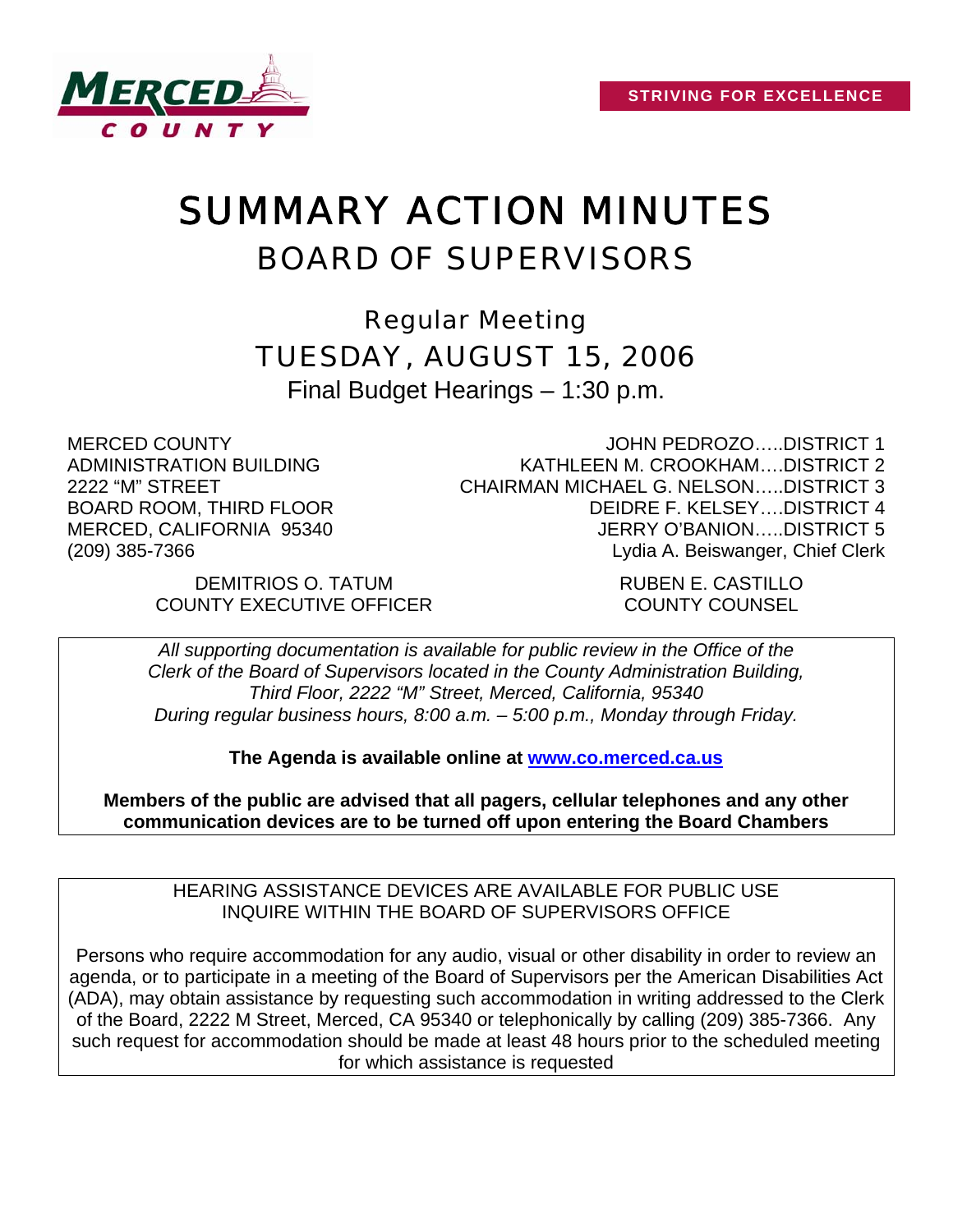The Agenda is divided into three sections:

**CONSENT CALENDAR** – These matters include routine financial and administrative actions and are approved by a single majority vote.

**SCHEDULED ITEMS** – These items are noticed hearings, work sessions and public hearings.

**REGULAR CALENDAR** – These items include significant policy and administration actions. Immediately after approval of the CONSENT CALENDAR, if the time of the hearing of SCHEDULED ITEMS has not arrived, the REGULAR CALENDAR will be considered.

# SCHEDULED ITEMS

#### 1:30 P.M. **COUNTY EXECUTIVE OFFICER'S COMMENTS (SUMMARY COMMENTS)**

#### **AUDITOR'S COMMENTS**

**PUBLIC OPPORTUNITY TO SPEAK ON ANY MATTER OF PUBLIC INTEREST WITHIN THE BOARD'S JURISDICTION INCLUDING ITEMS ON THE BOARD'S AGENDA, EXCEPT FOR ITEMS SPECIFICALY SCHEDULED AS PUBLIC HEARINGS (SEE BOARD CLERK - TESTIMONY LIMITED TO FIVE MINUTES PER PERSON)** 

#### **AUDITOR - PUBLIC HEARING**

To consider revising the Appropriation Limit for 2006/07 established under Article XIIIB of the Constitution

1. (1) Open the Public Hearing (2) Approve using the change in population within the incorporated areas of the County as the population factor, and the change in California per capita personal income as the cost of living factor to establish the fiscal year 2006/07 appropriation limitation (3) Adopt the resolution establishing the Fiscal Year 2006/07 appropriation limitation as \$491,935,952.

## *REVIEW BOARD ORDER – SEE PAGE 7*

# FINAL BUDGET ADJUSTMENTS

## CONSENT CALENDAR (Item #2)

2. Approve Final Budget Adjustments based on more current information to various budget units within the General Fund and Other Funds as presented: 10000, 10100, 11000, 11001, 11100, 11500, 12500, 16000, 17000, 17100, 17300, 17400, 17500, 17600, 17900, 18000, 18100, 18200, 19000, 19700, 20000, 20100, 20400, 20600, 22000, 22100, 23000, 23100, 23300, 23400, 25000, 25100, 28300, 28400, 28500, 40000, 40600, 41500, 46100, 46200, 46300, 46400, 46600, 47100, 47300, 47400, 47500, 49500, 50000, 50500, 51000, 55000, 55100, 55200, 55300, 59000, 60000, 70200, 71800, 75100, 75200, 75300, 75400, 75500, 75600, 75900.

## **APPROVED AS RECOMMENDED AYES: ALL**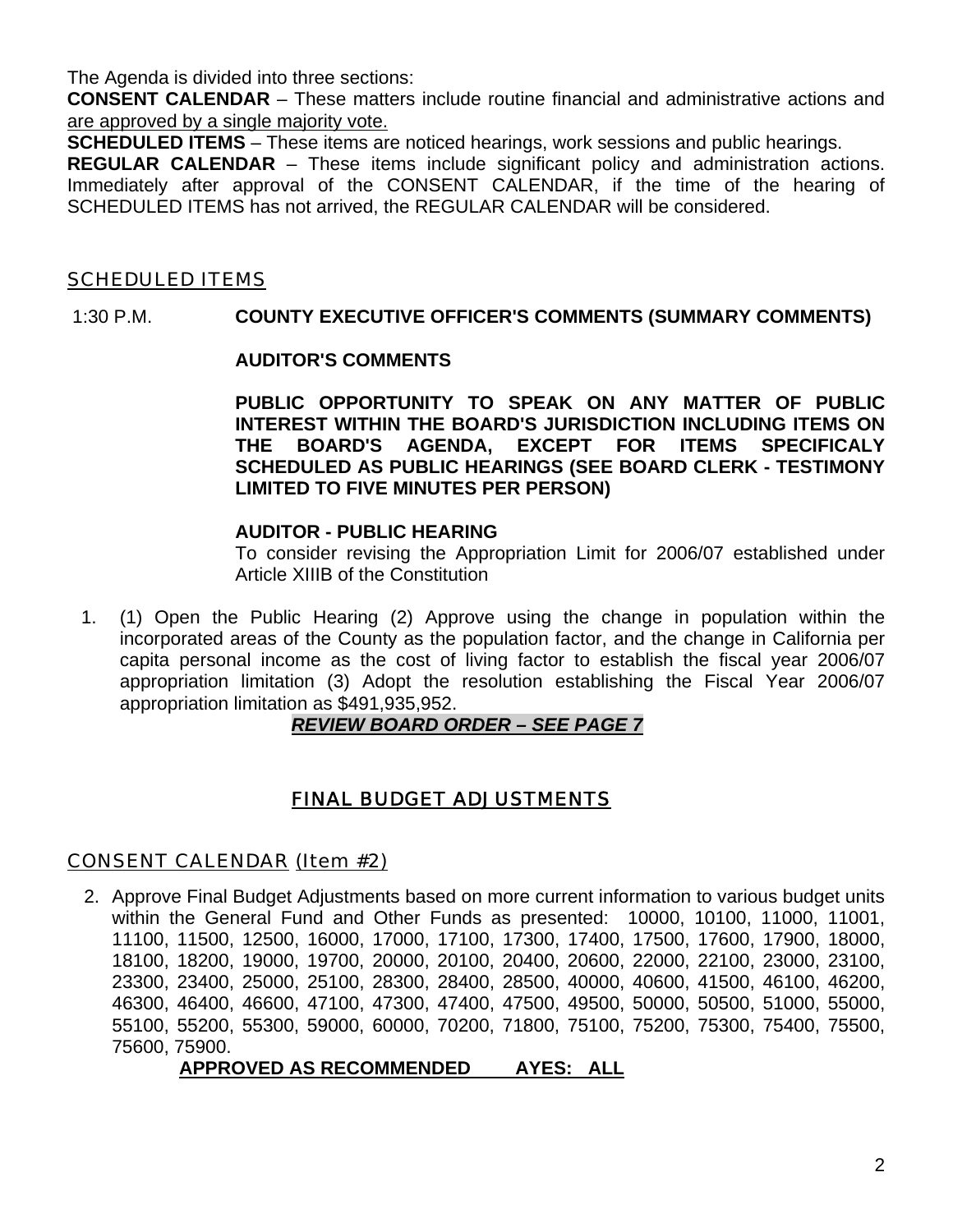# BOARD ACTION - POLICY ISSUES (Items #3 – 23)

## Executive Office

3. Needs Assessment Study/Architectural Plans for possible future expansion of the John Latorraca Correctional Facility: (1) Authorize Public Works to circulate a Request for Proposal (RFP) for Architectural firms to provide the phased design services for the John Latorraca Correctional Facility, and (2) Authorize Public Works to review and rank proposals and negotiate a contract to be submitted to the Board for approval and execution. (3) Approve Final Adjustments of \$1,000,000 from the General Fund Operating Transfers 19700-41100 to the Capital Projects-Correctional Facility, BU 17200 for Phase I.

# **APPROVED AS RECOMMENDED AYES: ALL**

- 4. Animal Control Facility: Approve Final Budget Adjustments of \$5,000,000 from the General Fund-Operating Transfers 19700-41000 to the Capital Projects-Animal Control Facility, BU 17900. **APPROVED AS RECOMMENDED AYES: ALL**
- 5. Emergency Operations Center: (1) Authorize Public Works to circulate a Request for Proposal (RFP) for Architectural firms to provide the phased design services for the Emergency Operations Center, and (2) Authorize Public Works to review and rank proposals and negotiate a contract to be submitted to the Board for approval and execution. (3) Approve Final Adjustments of \$500,000 from the Debt Service County Fixed Asset Fund Operating Transfers 71800-41100 to the Capital Projects-Emergency Operations Center, BU 16800 for Phase I.

# **APPROVED AS RECOMMENDED AYES: ALL**

6. Castle Airport Development Center-Waste Water Consideration: Approve Final Adjustments of \$250,000 from the General Fund-Operating Transfers 19700-41100 to the Castle Airport Development Center (75200) to consider a Regional Sewer Capacity connection.

# **APPROVED AS RECOMMENDED AYES: ALL**

7. Castle Airport - Application for Purchase of Tower Equipment and a Modular Terminal Building to the State Community Development Block Grant (CBDG) Program: Request the Board: (1) Accept the award of the CDBG Castle Airport Project (Contract No. 05-EDBG-2201); (2) Authorize the purchase of tower equipment subject to the requirement of the CDBG Special Conditions Document for early purchase; and, (3) Authorize the Chairman to sign all CDBG related documents.

# **AUTHORIZED CONTRACT NO. 2006212 AS RECOMMENDED AYES: ALL**

8. Superior Court Building Fire: (1) Approve authorization to lease office space for the District Attorney. Allow Admin. Services to secure a lease, Capital Projects-Court Building Reconstruction Budget Unit 16900-21800, with the approval of the Auditor, County Counsel, and the County Executive Office. Once the lease is secured, the contract will be brought back to the Board. (2) Authorize Admin. Services to secure bids for furnishing/content replacement (16900-87453) with the Auditor-Controller, County Counsel, and County Executive Office approval. (3) Authorize Public Works to secure Architectural Design Services, with Auditor, Counsel, and Executive Office approval (16900-21800/87453). (4) Authorize Auditor-Controller to issue a Short Term Loan from the County General Fund (01010) to the CIP-Court Building Reconstruction Fund (01816) not to exceed \$1,000,000. (5) Approve the Final Budget Adjustments in the Capital Projects-Court Building Reconstruction Budget Unit 16900.

# **APPROVED AS RECOMMENDED AYES: ALL**

9. Retirement System Employer Contribution Rates for Fiscal Year 2006/07: Adopt the requested Employer Rate Increase of 1.25% for Miscellaneous/Safety Tier 1 and 2, and have it applied to Merced County's portion of the UAAL effective on the payroll of August 25, 2006.

# **APPROVED AS RECOMMENDED AYES: ALL**

10. District Attorney - Welfare Fraud And Grant Funding: (1) Approve additional General Fund for the District Attorney due to the loss of \$574,072 revenue and grant funding. (2) Approve the Final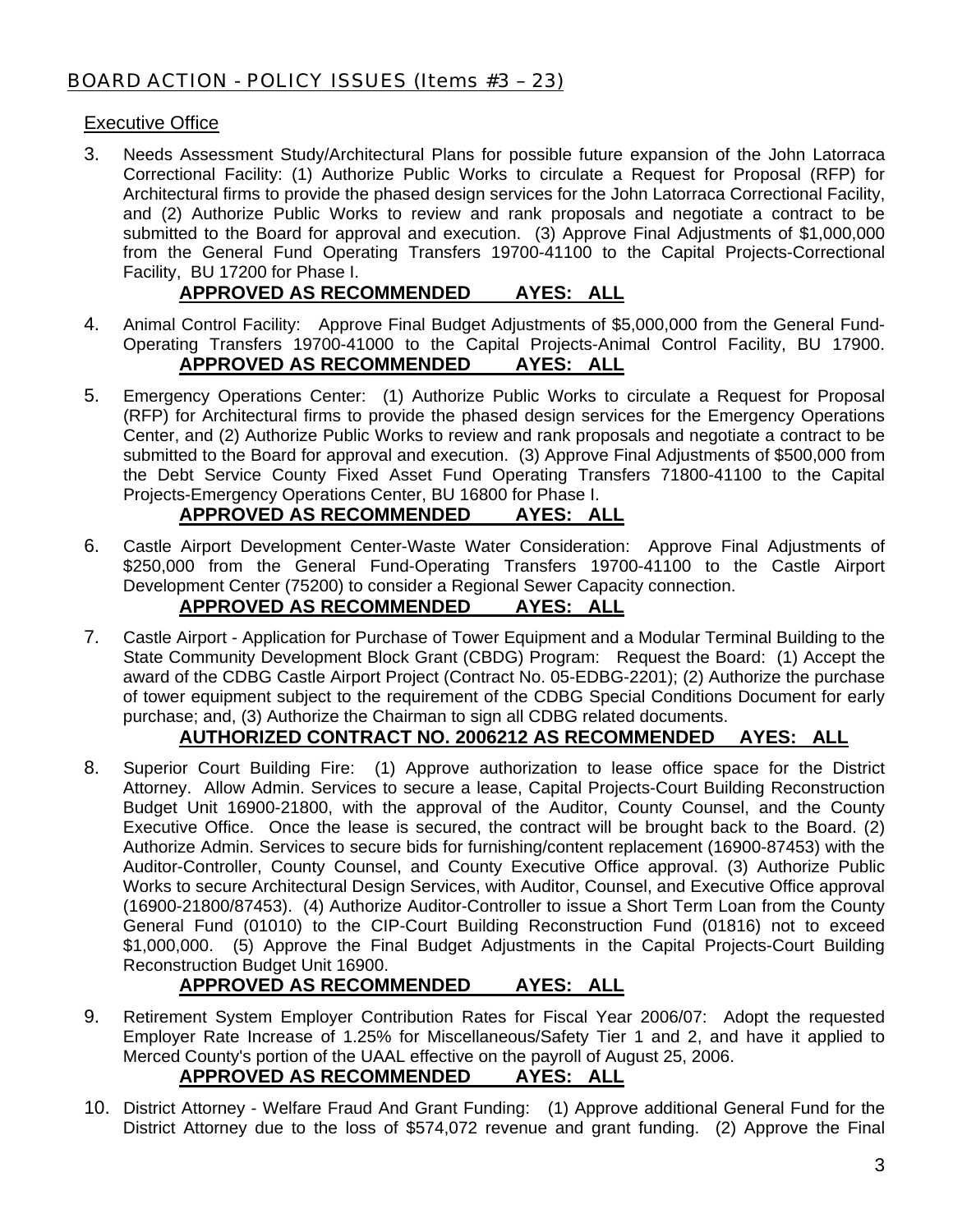Budget Adjustments in the District Attorney, BU 20400. **APPROVED AS RECOMMENDED AYES: ALL**

11. Affordable Housing Program: (1) Approve the establishment of the Affordable Housing Program in Fund 1060, BU 28200, and (2) Approve Final Budget Adjustments from Planning and Community Development (28500) to Affordable Housing Program (BU 28200).

# **APPROVED AS RECOMMENDED AYES: ALL**

12. Fire Budget: (1) Approve Merced County Fire Department FY 2006/07 Budget, which includes County General Fund support of \$976,000 (2) Authorize Merced County Fire Department to purchase four Water Tenders to be assigned to Cressey, Dos Palos, Merced and Los Banos, and one Service Utility Body to be assigned at Hilmar. (3) Approve the Re-roofs for Los Banos and Planada stations. (4) Approve the Final Budget Adjustments in the Fire Department BU 25000 and 25100.

# **APPROVED AS RECOMMENDED AYES: ALL**

13. Budget Transfer and Emergency Purchase approved after the adoption of the Fiscal Year 2006/07 Proposed Budget: Adjust the Fiscal Year 2006/07 Budget to include the previously approved budget transfer and emergency purchases that are included in the Final Budget Adjustment for Fire, BU 25000.

# **APPROVED AS RECOMMENDED AYES: ALL**

- 14. Out of State Transportation and Training for Fiscal Year 2006/07. (1) Approve the Schedule of Outof-State with adjustments for Transportation and/or Training for FY 2006/07. (2) Approve the Schedule of Out-of State with adjustments for Extradition for 22100-22512 for FY 2006/07. (3) Direct that no Out-of-County-Overnight or Out-of-State Travel take place unless authorized by the County Executive Officer, or designee. (4) Authorize the County Executive Officer, or designee, to approve Out-of-State Travel submitted with the departmental budgets that occurs between Proposed and Final Budget. Approve Travel Requests for: Commerce, Aviation and Economic Development, District Attorney, Ag. Comm-Sealer of Weights and Measures, Health and Human Services Agency. **APPROVED AS RECOMMENDED AYES: ALL**
- 15. Fiscal Year 2006/07 Final Budget Capital Assets: (1) Approve the changes in Capital Asset List on Page Two by Budget Unit at the Sub-Object Level as appropriated in the FY 2006/07 Final Budget. (2) Direct that no capital assets be procured unless authorized by the County Executive Officer, or designee.

# **APPROVED AS RECOMMENDED AYES: ALL**

## HSA/DWI

16. Senior Community Services Employment Program: (1) Request approval of Interdepartmental Renewal to Contract No. 200435 between Merced County Area Agency on Aging and the Department of Workforce Investment in the amount of \$42,579 for the period of 7/1/2006 to 6/30/2006. (2) Authorize the Chairman to sign the Contract. (3) Approve additional General Fund Contribution of \$25,877 and (4) Approve Final Adjustments in BU 59001.

# **APPROVED AS RECOMMENDED AYES: ALL**

## DPW

17. Approve Vehicle User Committee's Recommended Vehicle User Mileage Rates for the Fiscal Year 2006/07: (1) Approve the Vehicle User Mileage Rates for the Fiscal Year 2006/07; and (2) Approve the Final Budget Adjustments countywide for Fleet charges.

# **APPROVED AS RECOMMENDED AYES: ALL**

18. Road Division Work Program and Revenue Sources for Fiscal Year 2006/07: (1) Approve the identified Road Division Work Program for Fiscal Year 2006/07. (2) Approve \$200,000 of additional General Fund Support to the Road Division for Fiscal Year 2006/07. (3) Approve Final Budget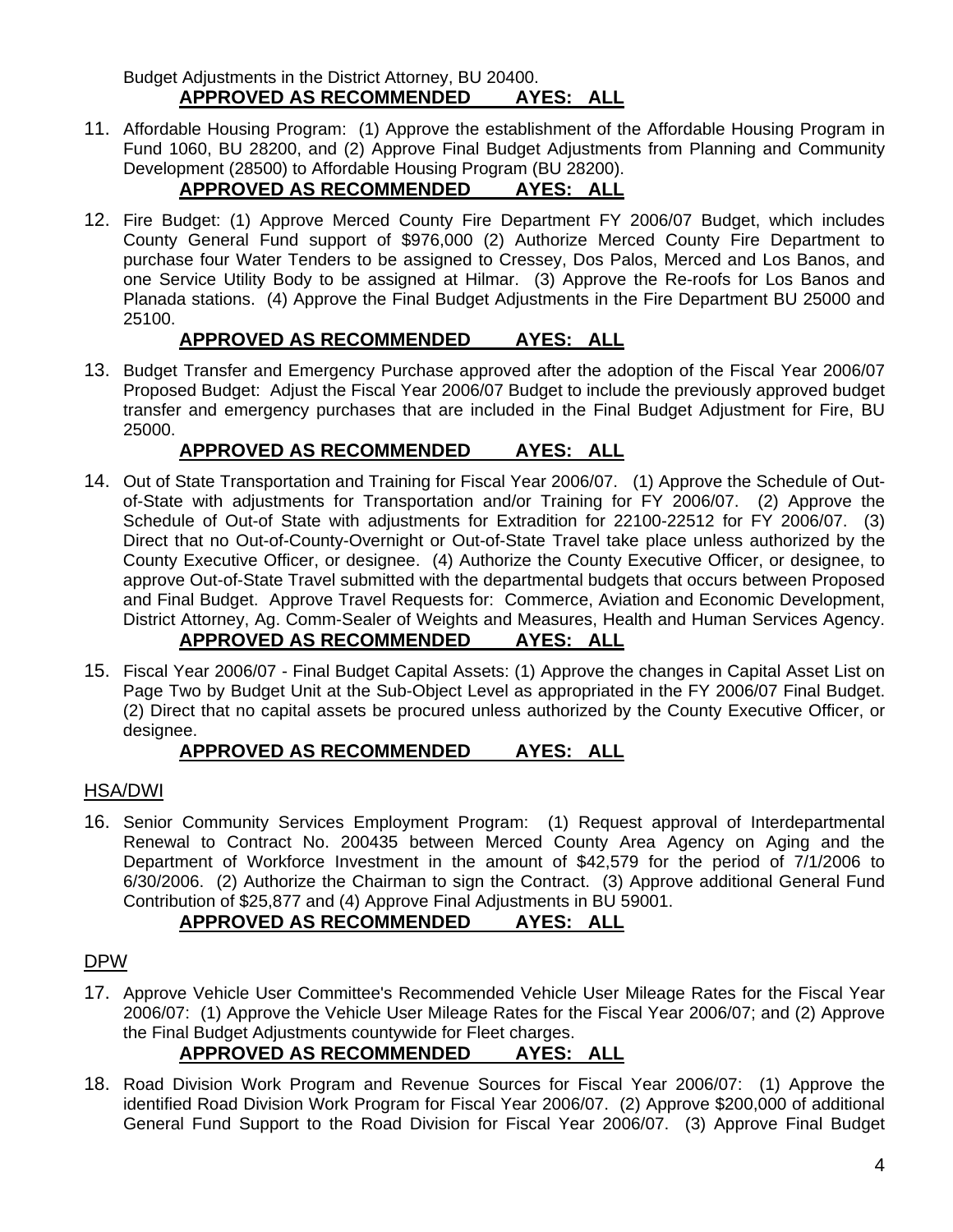# PERSONNEL ISSUES

## Human Resources

19. Public Safety Personnel Actions: (1) Approve the following additional positions for the District Attorney and the Public Defender:

# **District Attorney-BU 20400**

 1. Add two Deputy District Attorney I/II/III/IV, Class 3061/3063–3080/3081, Range 68.3/72.6–76.5/79.8.

2. Add one Legal Assistant, Class 1297, Range 62.3.

# **Public Defender – BU 20600**

 3. Add two Deputy Public Defender I/II/III/IV, Class 4030/4031–4035/4036, Range 68.3/72.6–76.5/79.8.

4. Add one Legal Assistant, Class 1297, Range 62.3.

 (2) Approve the amending resolution to the Position Allocation Resolution. **ADOPTED RESOLUTION NO. 2006-153 AS RECOMMENDED AYES: ALL**

20. Countywide Personnel Modifications/Negotiations: (1) Approve the following personnel action:

# **District Attorney – BU 20400**

 5. Change two Legal Process Clerk I/II (Positions 45 and 46) to Legal Secretary, Class 5330, Range 60.5

# **DPW Professional Services – BU 27400**

 6. Change one Supervising Engineer FLSA exemption, Class 7431, Range 78.3 from FLSA Exempt – Yes Overtime to FLSA Exempt – No Overtime.

# **Planning-Community Development – BU 28500**

 7. Change one Planner I/II/III (Positions 5 and 14) to Senior Planner, Class 6850, Range 72.4.

# **DPW Road Division – BU 30000**

 8. Change one Litter Control Worker (Position 56) to County Refuse Control Worker I/II, Class 1049/7779, Range 58.7/60.7.

# **Health – BU 40000**

 9. Change one Epidemiologist (Position 167) to Epidemiologist I/II, Class 7552/7782, Range 70.2/72.2

(2) Adopt modified specifications for Employment & Training Worker I/II/III. (3) Approve the amending resolution to the Salary and Position Allocation.

# **ADOPTED RESOLUTION NO. 2006-154, POSITION AND RESOLUTION 2006-155, SALARY AS RECOMMENDED AYES: ALL**

21. Fiscal Year 2006/07 Personnel Actions - Add/Deletes/Conversions: (1) Approve the Recommended Actions as shown:

## **Approve the following Actions – 100% Subvented or offset by Revenue 1. District Attorney – BU 20400**

 Delete one District Attorney Investigator I/II, Class 1295/1296 (Position 95-Limited Term).

# **2. Probation – BU 23400**

 Delete one Deputy Probation Officer I/II/III, Class 4020/4021/4022, (Position 13- Revenue Funded).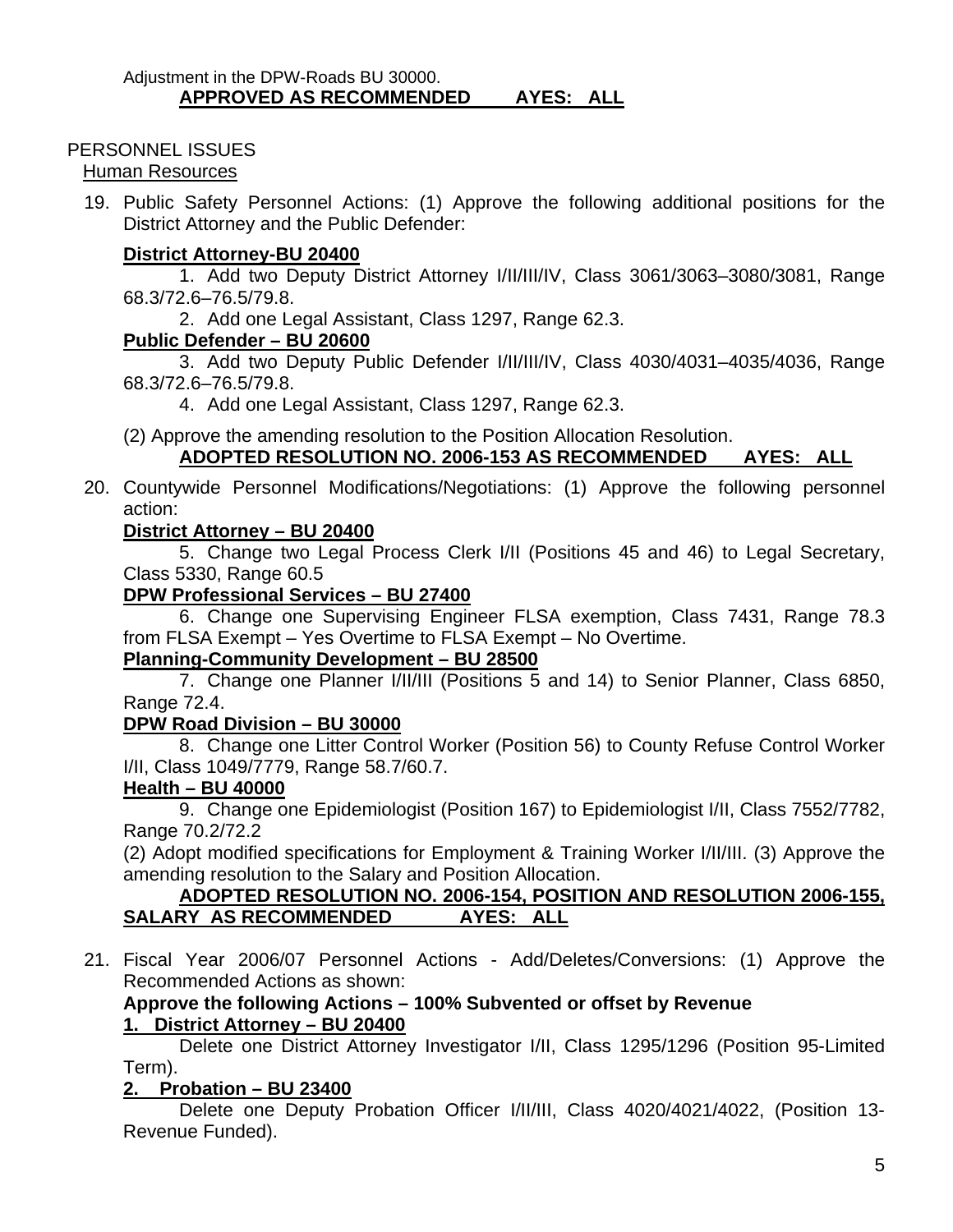#### **Approve the following Actions that are supported by the General Fund: 3. County Executive Office – BU 10100**

- Add one Director of Government Affairs, Class 7784, Range 79.6.
- **4. Board Special District Projects BU 17100**

Add one Administrative Assistant (At-Will), Class 7783, Range 58.3.

# **5. Health – BU 40000**

Add one Occupational/Physical Therapist I/II, Class 1321/1322, Range 71.5/73.5.

# **Approve the following Position Conversions:**

## **6. District Attorney – BU 20400**

 6. Change one Deputy District Attorney I/II/III/IV (Position 96) to Typist Clerk III, Class 2213, Range 56.0 and one Legal Secretary, Class 5330, Range 60.5.

Change one Chief DA Investigator (Position 90) from BU 20409 to BU 20400.

## **7. Ag Commission-Animal Control – BU 28700**

 Change one Animal Services Operations Supervisor (Position 7) to one Animal Control Supervisor, Class 7785, Range 63.3.

## **8. Health – BU 40000**

 Change one Support Services Analyst I/II (Position 11) in BU 40602 to one First 5 Merced County Program Specialist, Class 7691, Range 70.1 in BU 40603.

## **9. Mental Health - 41500**

 Change one Mental Health Services Program Analyst (Position 292) to one Mental Health Administrative Services Analyst, Class 7777, Range 70.1 in BU 41506.

 Change one Psychiatric Nurse Practitioner (Position 295) to one Licensed Mental Health Worker/Psychiatric Staff Nurse I/II, Class 5423/7482/6454, Range 63.9/67.9/70.2 in BU 41517.

 Change one Secretary II-Confidential (Position 135) to one Typist Clerk III, Class 2213, Range 56.0 in BU 41521.

# **10. Information Systems – BU 75600**

 Change one Administrative Services Office Supervisor (Position 29) to one Secretary II, Class 6831, Range 59.1.

 Change one Computer Operator I/II (Position 14) to one Network Systems Support Analyst, Class 7371/7372, Range 65.4/68.4.

# **11. Approve the amending resolution.**

#### Approve the amending resolution to the Salary and Position Allocation Resolutions. **ADOPTED RESOLUTION NO. 2006-156, ALLOCATION AND RESOLUTION 2006- 157, SALARY AS RECOMMENDED AYES: ALL**

# AUDITOR'S SCHEDULES

22. Adopt Budget Schedules 1, 2, 3 and other budget schedules including reserves and appropriation for encumbrance carryover for the 2006-2007 budget year.

# **APPROVED AS RECOMMENDED AYES: ALL**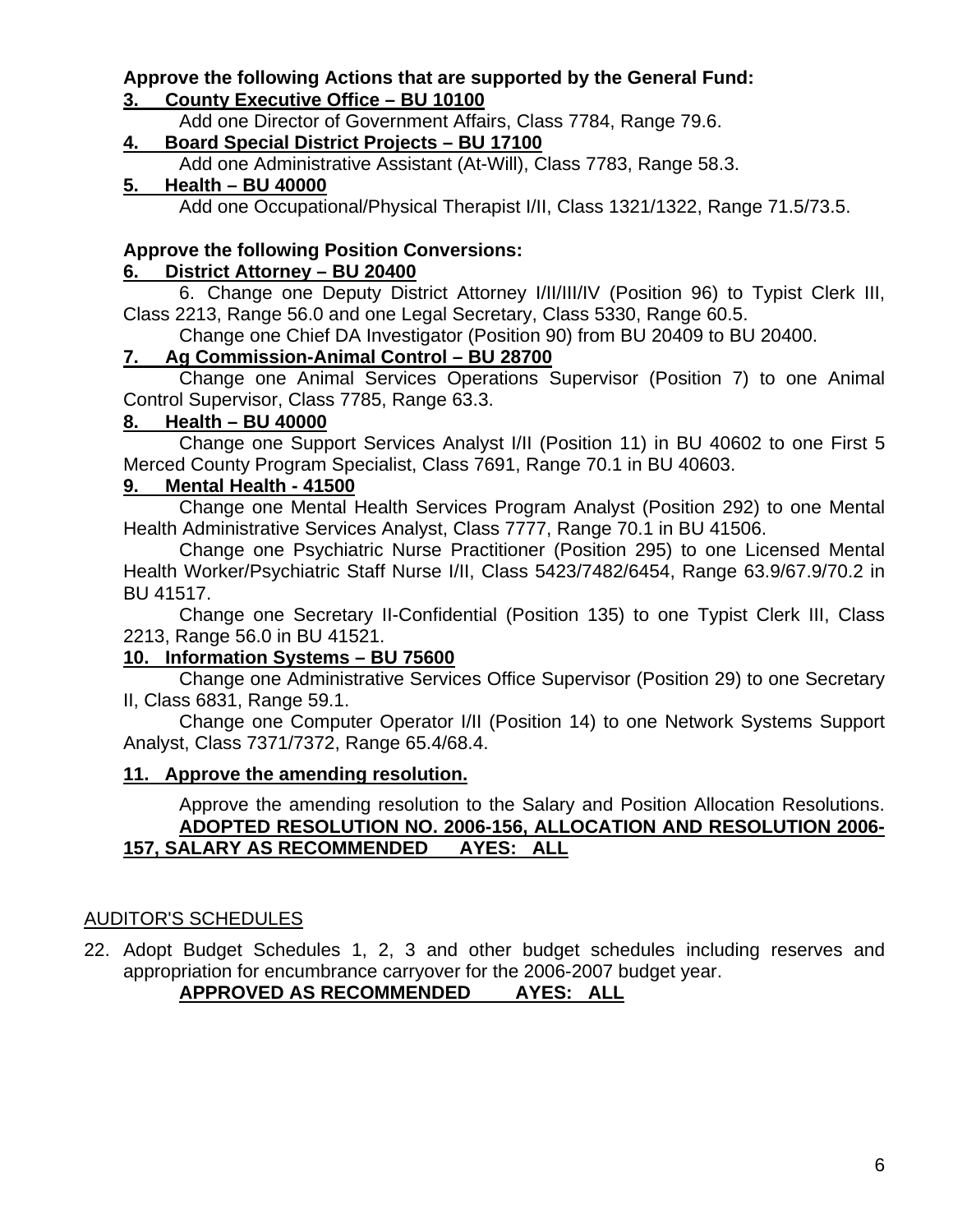## FISCAL YEAR 2006/07 FINAL BUDGET ADOPTION

23. Resolution adopting the Fiscal Year 2006/07 Final Budget: (1) Approve Resolution adopting the Fiscal Year 2006/07 Final Budget as reviewed and amended during Final Budget Hearings. (2) Authorize the Auditor-Controller to make technical adjustments as necessary. **ADOPTED RESOLUTION NO. 2006-158 AS RECOMMENDED AYES: ALL**

# **ADJOURNED MEETING UNTIL TUESDAY, AUGUST 29, 2006 AT 10:00 A.M.**